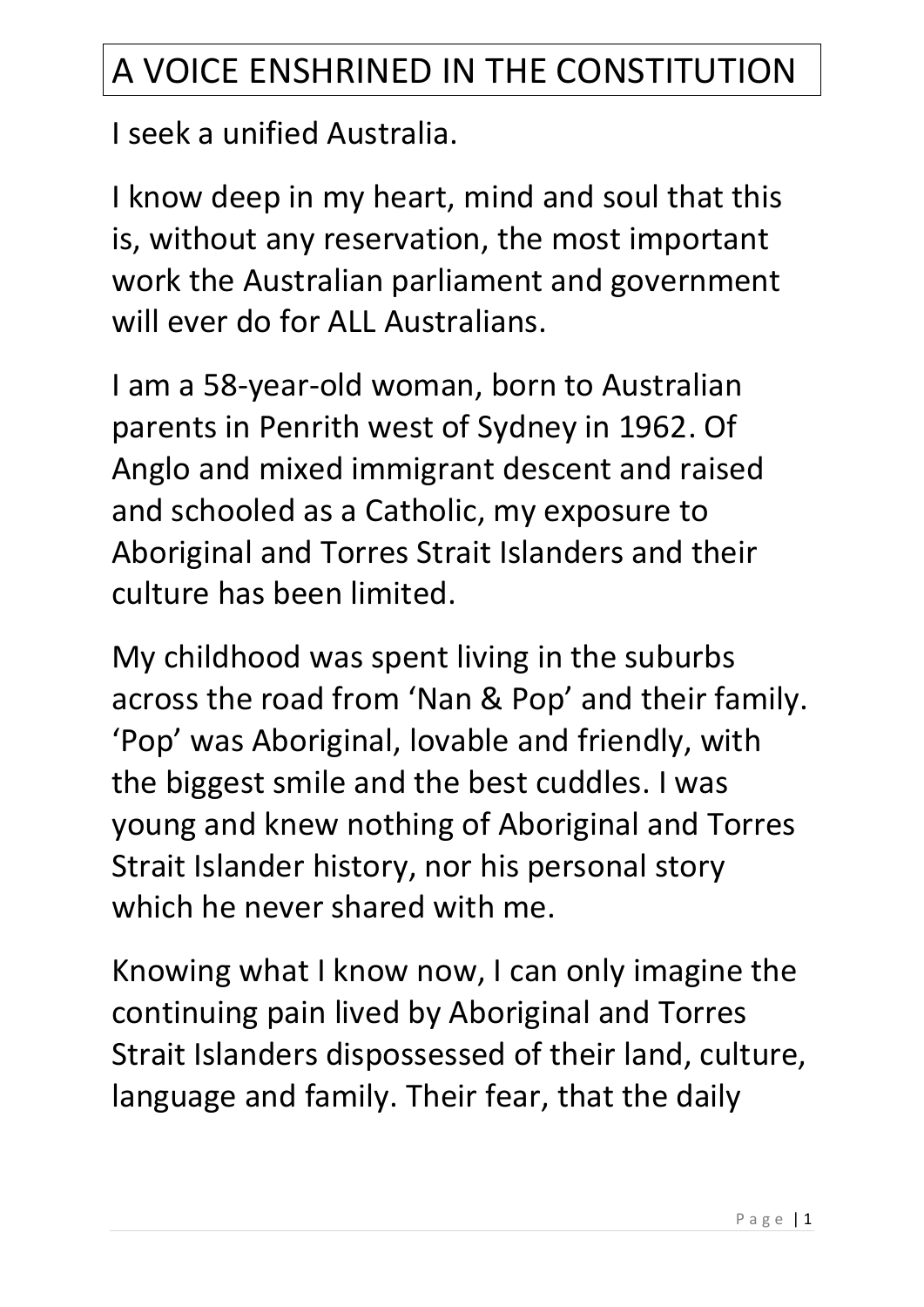## A VOICE ENSHRINED IN THE CONSTITUTION

oppression which they live with will never change, is palpable, but I am hopeful for positive change.

I believe that healing will not come until all Australians are truly recognised and given a constitutional voice. The time for this change is now and this change must be well reasoned, considered, deliberate, and from the heart (as is their message) to be truly effective.

The peoples who have come together in their struggle to sign the Uluru Statement from the Heart are both 'one' and 'many', with many different needs. A constitutionally enshrined voice to parliament would allow these different needs to be heard. Then and only then, when this voice is acknowledged, may understanding grow sufficiently to bridge the historic and cultural divide in Australia.

In the true spirit of reconciliation, Aboriginal and Torres Strait Islanders are courageously leading the way. Through the Uluru Statement, they welcome all Australians to face the facts of wrong-doing through truth-telling, to reach peace. This is our way forward to a unified Australia.